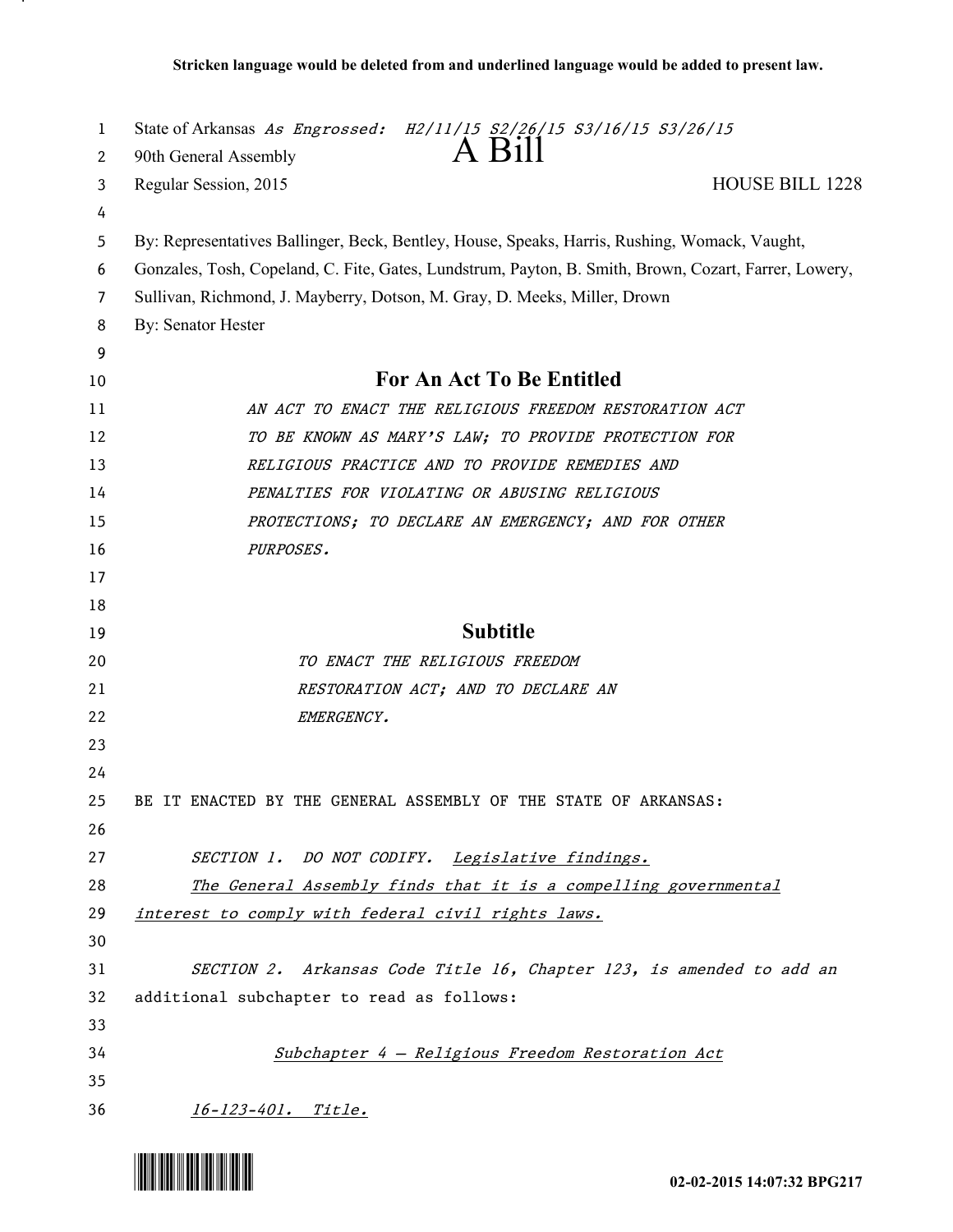| $\mathbf 1$ | This subchapter shall be known and may be cited as the "Religious            |
|-------------|------------------------------------------------------------------------------|
| 2           | Freedom Restoration Act".                                                    |
| 3           | 16-123-402. Legislative intent.                                              |
| 4           | It is the intent of the General Assembly to:                                 |
| 5           | (1) Ensure that in all cases in which state action substantially             |
| 6           | burdens the exercise of religion strict scrutiny is applied;                 |
| 7           | (2) Provide a claim or defense to a person whose exercise of                 |
| 8           | religion is substantially burdened by state action; and                      |
| 9           | (3) Implement Article 2, § 24, of the Arkansas Constitution,                 |
| 10          | which states that "[N]o human authority can, in any case or manner           |
| 11          | whatsoever, control or interfere with the right of conscience".              |
| 12          |                                                                              |
| 13          | 16-123-403. Legislative findings.                                            |
| 14          | The General Assembly finds that:                                             |
| 15          | (1) The Arkansas Constitution recognizes the free exercise of                |
| 16          | religion;                                                                    |
| 17          | (2) Laws neutral toward religion have the same potential to                  |
| 18          | burden religious exercise as laws purposely intended to interfere with       |
| 19          | religious exercise;                                                          |
| 20          | Governments should not substantially burden the free<br>(3)                  |
| 21          | exercise of religion without compelling justification;                       |
| 22          | (4) In Employment Division v. Smith, 494 U.S. 872 (1990), the                |
| 23          | United States Supreme Court virtually eliminated the requirement that the    |
| 24          | government justify burdens on religious exercise imposed by laws neutral     |
| 25          | toward religion;                                                             |
| 26          | (5) In response, Congress passed the Religious Freedom                       |
| 27          | Restoration Act of 1993, 42 U.S.C., § 2000bb, to restore the compelling      |
| 28          | interest test set forth in the federal cases of Wisconsin v. Yoder, 406 U.S. |
| 29          | 205 (1972), and Sherbert v. Verner, 374 U.S. 398 (1963);                     |
| 30          | (6) The compelling interest test is a workable test for striking             |
| 31          | sensible balances between religious liberty and competing government         |
| 32          | interests;                                                                   |
| 33          | In City of Boerne v. Flores, 521 U.S. 507 (1997), the<br>(7)                 |
| 34          | United States Supreme Court held that the protections of religious exercise  |
| 35          | afforded by the Religious Freedom Restoration Act of 1993, 42 U.S.C. §       |
| 36          | 2000bb, only applied to religious exercise burdened by federal law or        |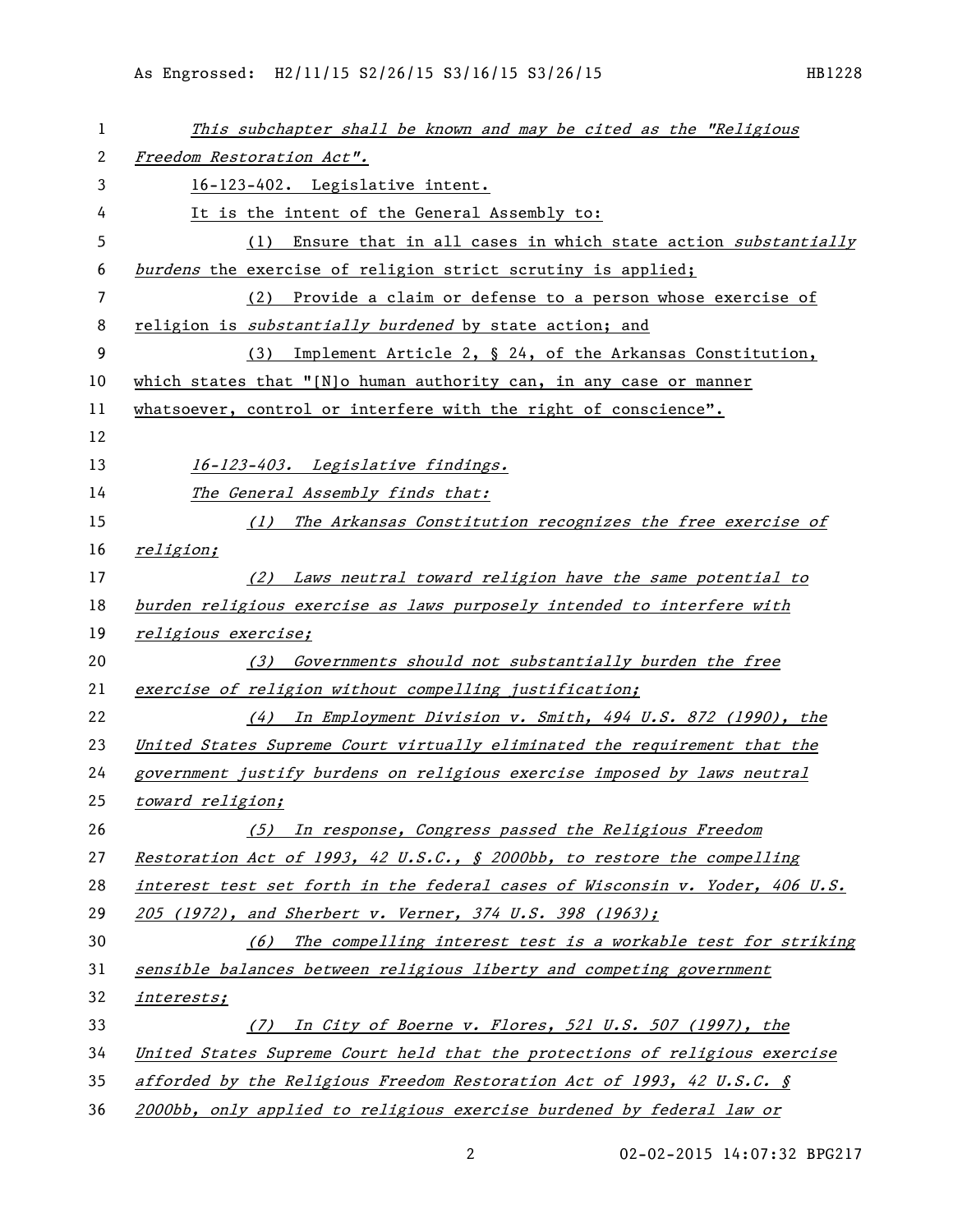| 1              | agencies and provided no protection from burdens on religious exercise from    |
|----------------|--------------------------------------------------------------------------------|
| 2              | state or local law or governments;                                             |
| 3              | (8) To provide the same level of protection from burdens on                    |
| 4              | religious exercise from state or local governments, a state must enact an      |
| 5              | equivalent to the Religious Freedom Restoration Act of 1993, 42 U.S.C. $\oint$ |
| 6              | 2000bb, that was passed by Congress; and                                       |
| $\overline{7}$ | (9) Since the 1997 Supreme Court decision in City of Boerne v.                 |
| 8              | Flores, many states have enacted statutes similar to the Religious Freedom     |
| 9              | Restoration Act of 1993, 42 U.S.C. § 2000bb, including: Alabama, Arizona,      |
| 10             | Connecticut, Florida, Idaho, Illinois, Kansas, Kentucky, Louisiana,            |
| 11             | Mississippi, Missouri, New Mexico, Oklahoma, Pennsylvania, Rhode Island,       |
| 12             | South Carolina, Tennessee, Texas, and Virginia.                                |
| 13             |                                                                                |
| 14             | 16-123-404. Definitions.                                                       |
| 15             | As used in this subchapter:                                                    |
| 16             | (1) "Compelling governmental interest" means a governmental                    |
| 17             | interest of the highest magnitude that cannot otherwise be achieved without    |
| 18             | burdening the exercise of religion;                                            |
| 19             | (2) "Exercise of religion" means the practice or observance of                 |
| 20             | religion including without limitation the ability to act or refuse to act in   |
| 21             | a manner substantially motivated by a person's sincerely held religious        |
| 22             | beliefs, whether or not the exercise is compulsory or central to a larger      |
| 23             | system of religious belief;                                                    |
| 24             | (3) "Government entity" means:                                                 |
| 25             | (A) A branch, department, agency, board, commission, or                        |
| 26             | other instrumentality of:                                                      |
| 27             | (i) State government; or                                                       |
| 28             | (ii) A political subdivision of the state, including                           |
| 29             | without limitation a city or county; or                                        |
| 30             | (B) An official or other person acting under color of                          |
| 31             | state law;                                                                     |
| 32             | $(4)$ "Person" means an individual, association, partnership,                  |
| 33             | corporation, church, religious institution, estate, trust, foundation, or      |
| 34             | other legal entity;                                                            |
| 35             | (5) "Prevails" means to obtain prevailing party status as                      |
| 36             | defined by courts construing the federal Civil Rights Attorney's Fees Awards   |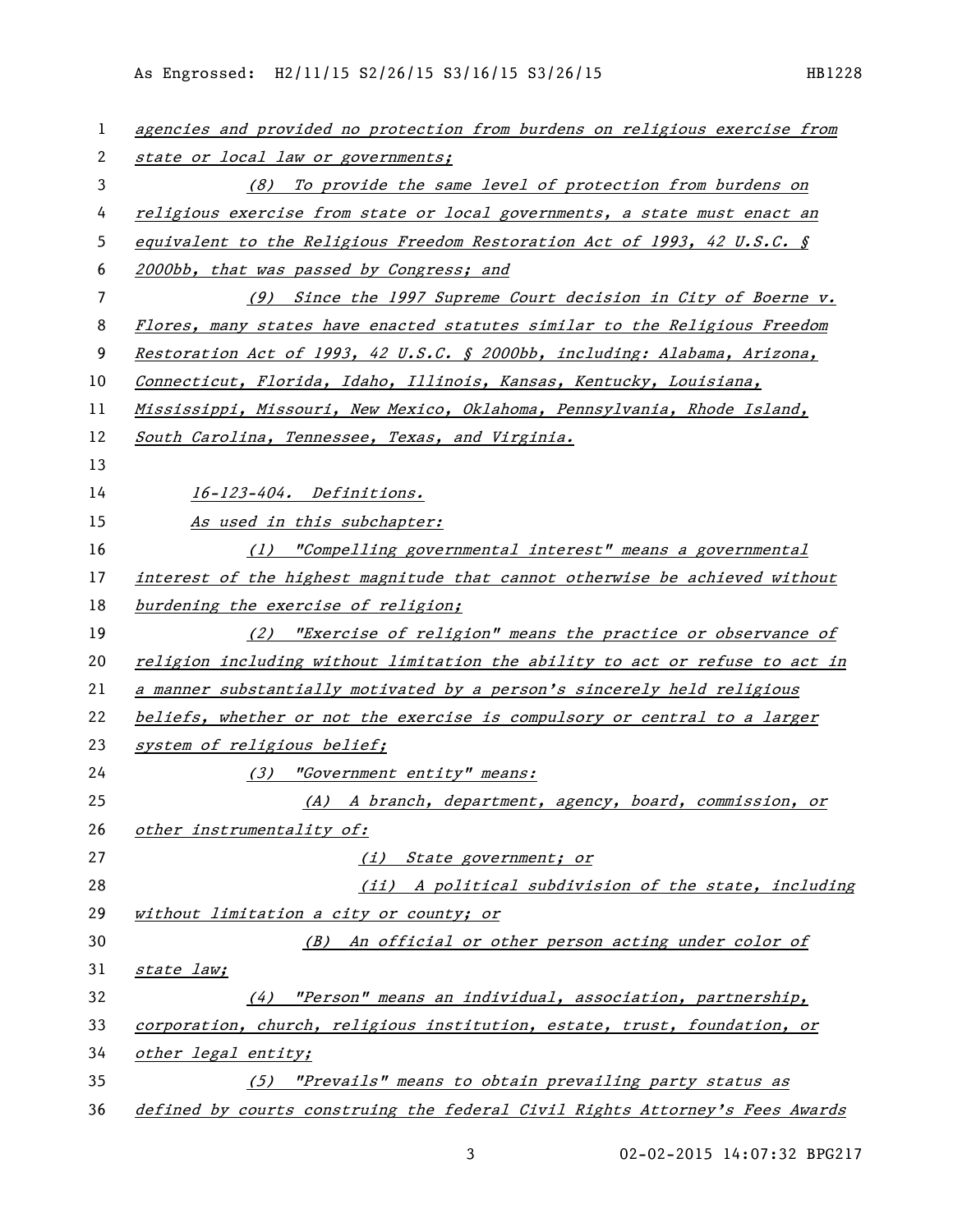| 1              | Act of 1976, 42 U.S.C. § 1988;                                                      |
|----------------|-------------------------------------------------------------------------------------|
| 2              | (6) "State action" means the implementation or application of                       |
| 3              | any law, including without limitation state and local laws, ordinances,             |
| 4              | rules, regulations, and policies, whether statutory or otherwise, or other          |
| 5              | action by the state or any political subdivision thereof and any local              |
| 6              | government, municipality, instrumentality, or public official authorized by         |
| $\overline{7}$ | law in the state; and                                                               |
| 8              | $(7)(A)$ "Substantial burden" means to prevent, inhibit, or                         |
| 9              | curtail religiously-motivated practice consistent with a sincerely held             |
| 10             | religious belief.                                                                   |
| 11             | (B) "Substantial burden" includes without limitation                                |
| 12             | withholding benefits, assessing penalties, or an exclusion from programs or         |
| 13             | access to facilities.                                                               |
| 14             |                                                                                     |
| 15             | 16-123-405. Religious freedom preserved.                                            |
| 16             | A state action shall not substantially burden a person's right to                   |
| 17             | exercise of religion, even if the substantial burden results from a rule of         |
| 18             | general applicability, unless it is demonstrated that applying the                  |
| 19             | substantial burden to the person's exercise of religion in this particular          |
| 20             | <u>instance:</u>                                                                    |
| 21             | (1) Is essential to further a compelling governmental interest;                     |
| 22             | and                                                                                 |
| 23             | Is the least restrictive means of furthering that compelling<br>(2)                 |
| 24             | governmental interest.                                                              |
| 25             |                                                                                     |
| 26             | 16-123-406. Construction and applicability.                                         |
| 27             | This subchapter does not:                                                           |
| 28             | (1) Authorize a government entity to substantially burden a                         |
| 29             | <u>religious belief;</u>                                                            |
| 30             | (2) Affect, interpret, or in any way address those portions of                      |
| 31             | this subchapter, Article 2, §§ 24-26, of the Arkansas Constitution, or the          |
| 32             | First Amendment to the United States Constitution that prohibit laws                |
| 33             | <u>respecting the establishment of religion;</u>                                    |
| 34             | (3) Prohibit a grant of government funds, benefits, or                              |
| 35             | exemptions to the extent permissible under those portions of this subchapter,       |
| 36             | <u>Article 2, §§ 24-26, of the Arkansas Constitution, or the First Amendment to</u> |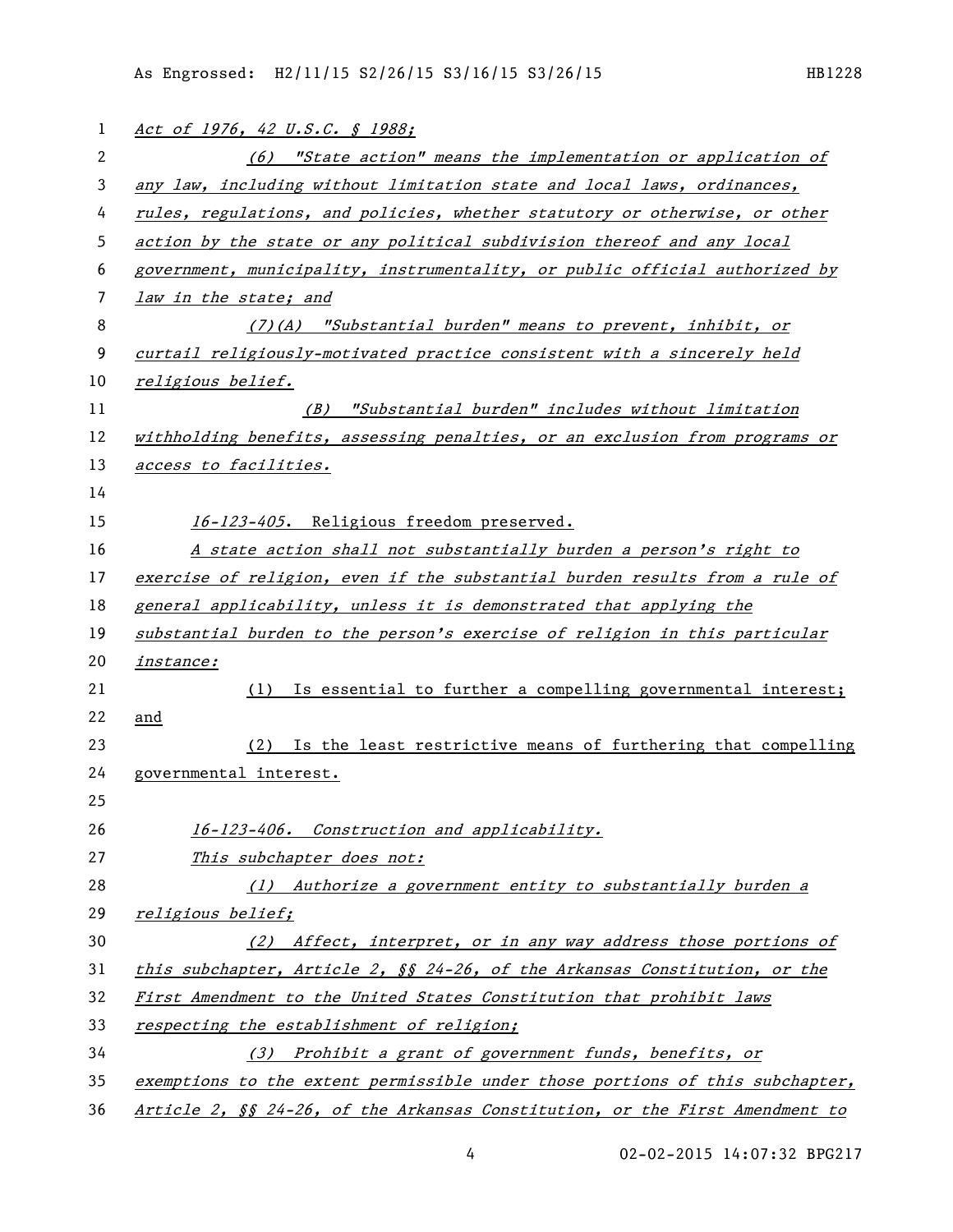As Engrossed: H2/11/15 S2/26/15 S3/16/15 S3/26/15 HB1228

| 1  | the United States Constitution that prohibit laws respecting the                 |
|----|----------------------------------------------------------------------------------|
| 2  | establishment of religion; or                                                    |
| 3  | (4) Create a right or cause of action with respect to an                         |
| 4  | employee against an employer if the employer is not a government entity.         |
| 5  |                                                                                  |
| 6  | 16-123-407. Remedies and penalties.                                              |
| 7  | Regardless of whether the state or one of its political<br>(a)                   |
| 8  | subdivisions is a party to the proceeding, a person whose exercise of            |
| 9  | religion has been substantially burdened, or is likely to be substantially       |
| 10 | burdened, in violation of $\S$ 16-123-405, may assert the violation or impending |
| 11 | violation as a claim or defense in a judicial or administrative proceeding.      |
| 12 | $(b)(1)$ A person asserting a claim or defense under this subchapter may         |
| 13 | obtain appropriate relief, including relief against the state or a political     |
| 14 | subdivision of the state when the state or the political subdivision of the      |
| 15 | state is a party to the proceedings.                                             |
| 16 | (2) Appropriate relief under this subsection includes without                    |
| 17 | limitation:                                                                      |
| 18 | Injunctive relief;<br>(A)                                                        |
| 19 | (B) Declaratory relief;                                                          |
| 20 | Compensatory damages; and<br>(C)                                                 |
| 21 | (D) Costs and attorney's fees.                                                   |
| 22 |                                                                                  |
| 23 | 16-123-408. Exemptions.                                                          |
| 24 | The Department of Correction, the Department of Community Correction, a          |
| 25 | county jail, and a detention facility are exempt from this subchapter.           |
| 26 |                                                                                  |
| 27 | SECTION 3. EMERGENCY CLAUSE. It is found and determined by the                   |
| 28 | General Assembly of the State of Arkansas that there is not a higher             |
| 29 | protection offered by the state than the protection of a person's right to       |
| 30 | religious freedom; and that this act is immediately necessary because every      |
| 31 | day that a person's right to religious freedom is threatened is a day that       |
| 32 | the First Amendment to the United States Constitution is compromised.            |
| 33 | Therefore, an emergency is declared to exist, and this act being immediately     |
| 34 | necessary for the preservation of the public peace, health, and safety shall     |
| 35 | become effective on:                                                             |
| 36 | The date of its approval by the Governor;<br>(1)                                 |